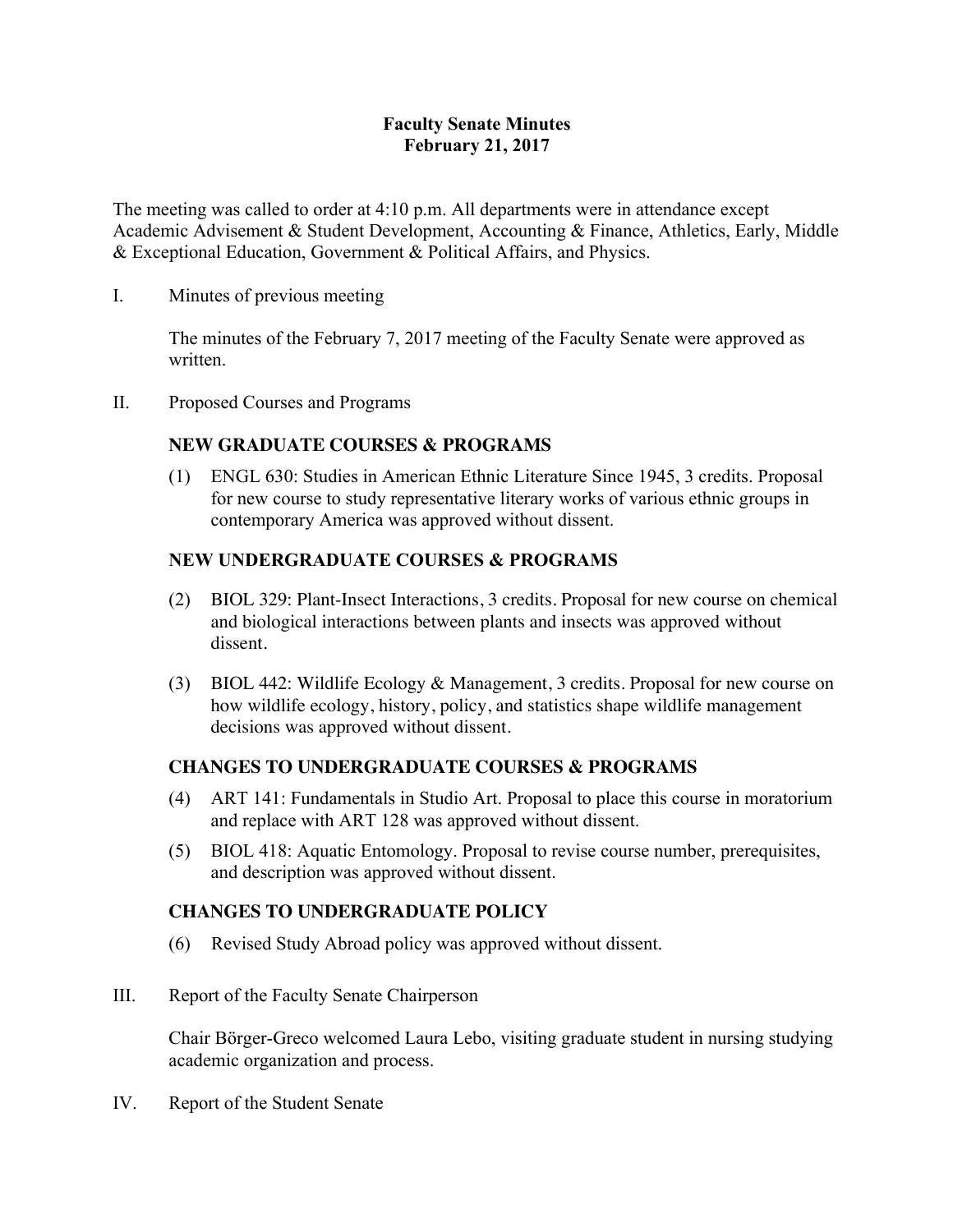Mr. Aaron Jaffe introduced the new president of the Student Senate, Kiefer Luckenbill. Mr. Jaffe reported on the Sustainability Committee, reviews of club and operations requests, and upcoming visit of Jane Elliott.

V. Report of the Graduate Student Association

None

VI. Report of the Administrative Officers

#### **President**

President Anderson announced Advocacy Day coming up in Harrisburg, noting an overlap with Made in Millersville, and that Marie Harf will speak at commencement.

#### **Provost**

Provost Prabhu commented on new insights regarding student information relevant to those with F, J, and M visas compared to FERPA protections. He highlighted an increase in students completing II/IS credits and presenting at MIM, stressing our commitment to student research as a high-impact educational practice.

#### **Associate Provost**

Associate Provost Adams announced February 23, 2018 as the next Lancaster Learns conference date and requested volunteers from faculty to help test the online workflow entry process.

#### **Deans**

Dean DeSantis gave an update on online programs, announcing Dr. Janice Moore as Interim Director of Online Programs. Highlights included various new and growing programs, participation in the SARA network, contracting with Examity for certified test proctoring, template construction for online offerings, expanded Help Desk hours, and the move of Instructional Design into Academic Affairs. Dean DeSantis noted a need for a broader set of general education courses to be available online and encouraged faculty to consider offerings that might be developed.

Dean Umble encouraged faculty to attend the range of upcoming arts programs and events on campus.

#### **Assistant Vice President**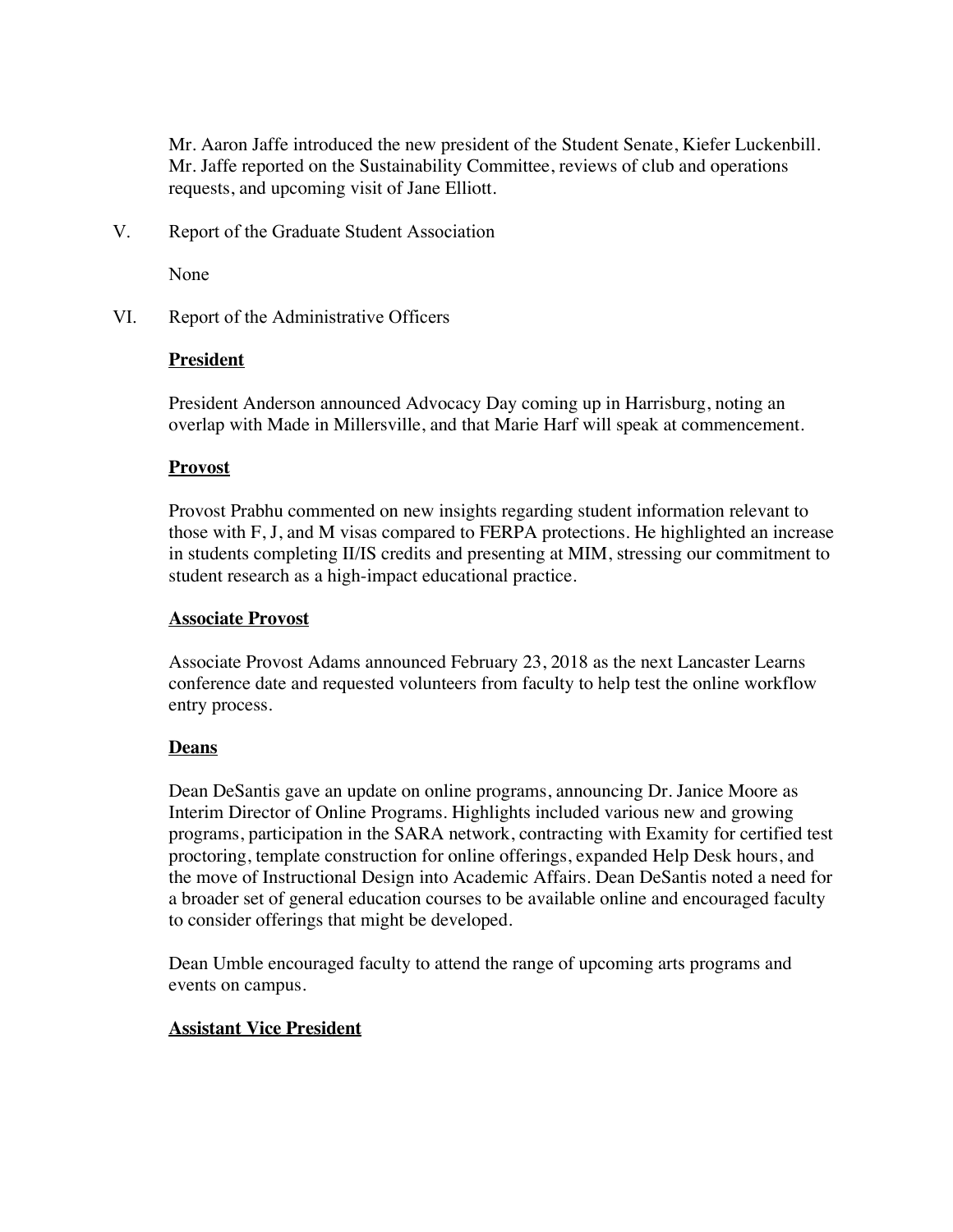Dr. Baldwin thanked faculty for participating in the first session of early alert notices and noted ongoing reports would be reviewed weekly. She encouraged faculty to take advantage of this opportunity to contribute to improving student success.

VII. Curricular Notices

## **NEW UNDERGRADUATE COURSES & PROGRAMS**

- (1) MATH 234: Statistics for the Health Sciences, 4 credits, G2, DL. Proposal for new course tailored to nursing education.
- (2) WSSD 492: Seminar in Sport Science, 1-3 credits. Proposal for a capstone course.
- (3) WSSD 410: International Sport Issues and Industry Tour, 3 credits, P. Proposal for a course to introduce global sport-related issues, organizations, and industries through study abroad.
- (4) WSSD 375: Prevention and Care of Athletic Injuries, 3 credits. Proposal for a course covering basics of prevention, recognition, care, assessment, treatment, and rehabilitation of injuries to physically-active populations.
- (5) ECON 355: Economics of Sex, Drugs, and Religion, 3 credits, G3, P. Proposal for a course that applies consumer theory, firm theory, and market failure to the economics of social issues via the broad topics of sex, drugs, and religion.

## **CHANGES TO UNDERGRADUATE COURSES & PROGRAMS**

- (6) ITEC 435: Manufacturing Enterprise. Proposal to modify prerequisites.
- (7) BS Math, Actuarial Science. Proposal to change required courses.
- VIII. Reports of the Faculty Senate Standing Committees

# **UHCC**

Dr. Haines introduced recommended changes to the Honors College curriculum to better align with a range of degree programs. Key are reducing required honors credits, retaining the written thesis, requiring more explicit rigor and engagement be reflected in honors course syllabi, and specifying a one-semester HC probation before students are dropped from the program. A concern was raised about the 22 credits not fitting a 3 credit course model, but it was noted that many honors courses are 1-credit seminars. Though a minimum number of honors courses are not required, there is a fixed core of courses.

# **APC**

Senator Adyanga and Dr. Adams explained recommended changes in language related to allowing students to earn an Associate's degree even if they continue on to complete a Bachelor's degree in the same field. The change would allow more degrees to be awarded which impacts our performance funding. A request by APC to waive the two-meeting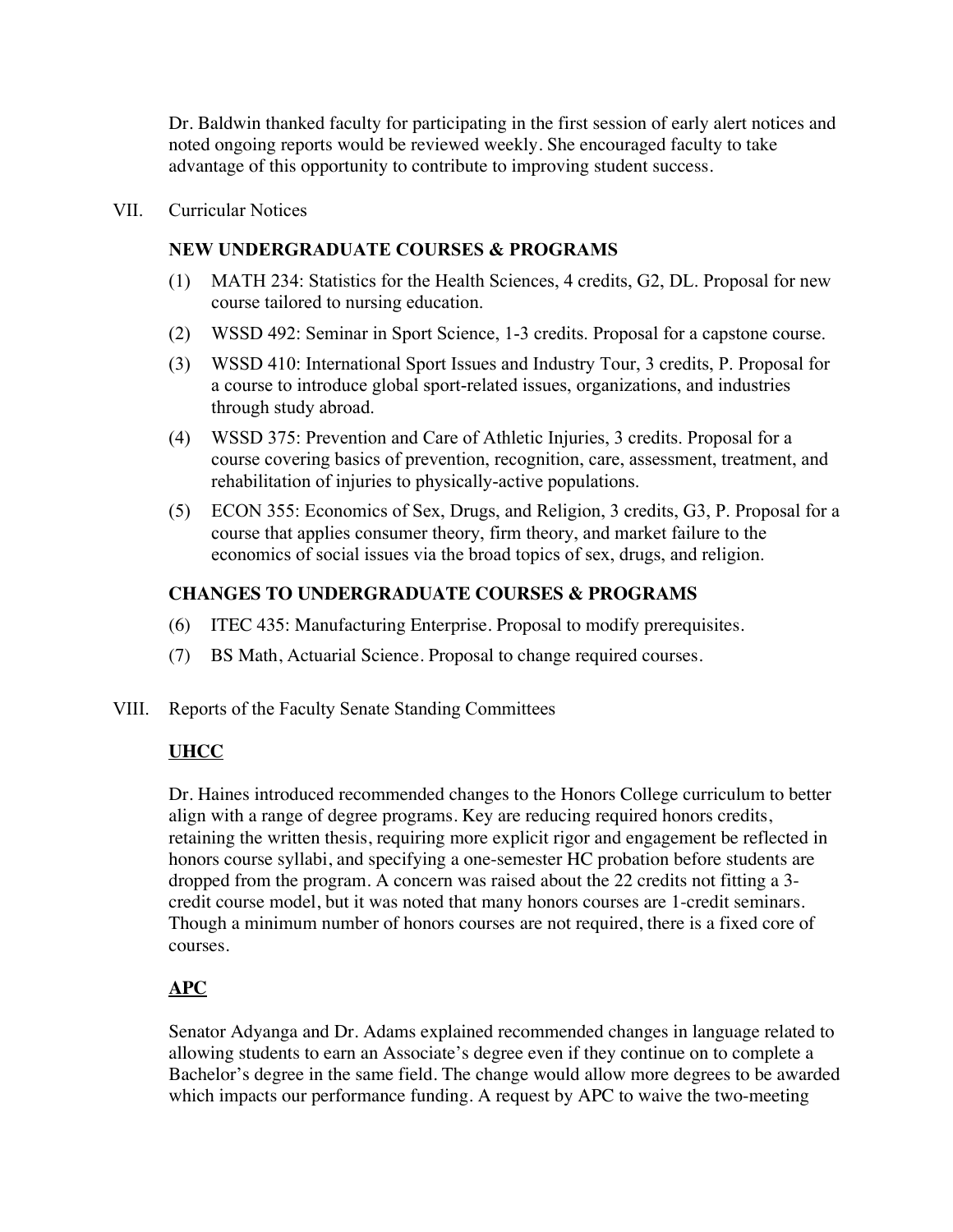rule for consideration of the Associate Degree Programs, Second Baccalaureate Degree Requirements, and Second Majors policies was approved without dissent. Language updates to APC to the Associate Degree Programs, Second Baccalaureate Degree Requirements, and Second Majors policies were approved without dissent.

# **GCPRC**

Dr. Mowrey reminded faculty of the Graduate Open House on March 2. She also announced that Social Work will be bringing course proposals to the next meeting and requesting a waiver of the two-meeting rule. Senators will be notified when the proposals are available for review.

IX. Reports of the Faculty Senate Special Committees

None

X. Faculty Emeriti

None

XI. Election of Senate Officers

A Börger-Greco/Wagner motion to close nominations and elect Dr. Kathleen Walsh as Chairperson, Dr. Shaun Cook as Chair Pro-Tempore, and Dr. Aimee Miller as Secretary was approved without dissent.

XII. Other/New Business

None

Meeting was adjourned at 5:15 p.m.

Respectfully Submitted,

Aimee L. Miller Faculty Senate Secretary

Action Summary:

The minutes of the February 7, 2017 meeting of the Faculty Senate were approved as written.

(1) ENGL 630: Studies in American Ethnic Literature Since 1945, 3 credits. Proposal for new course to study representative literary works of various ethnic groups in contemporary America was approved without dissent.